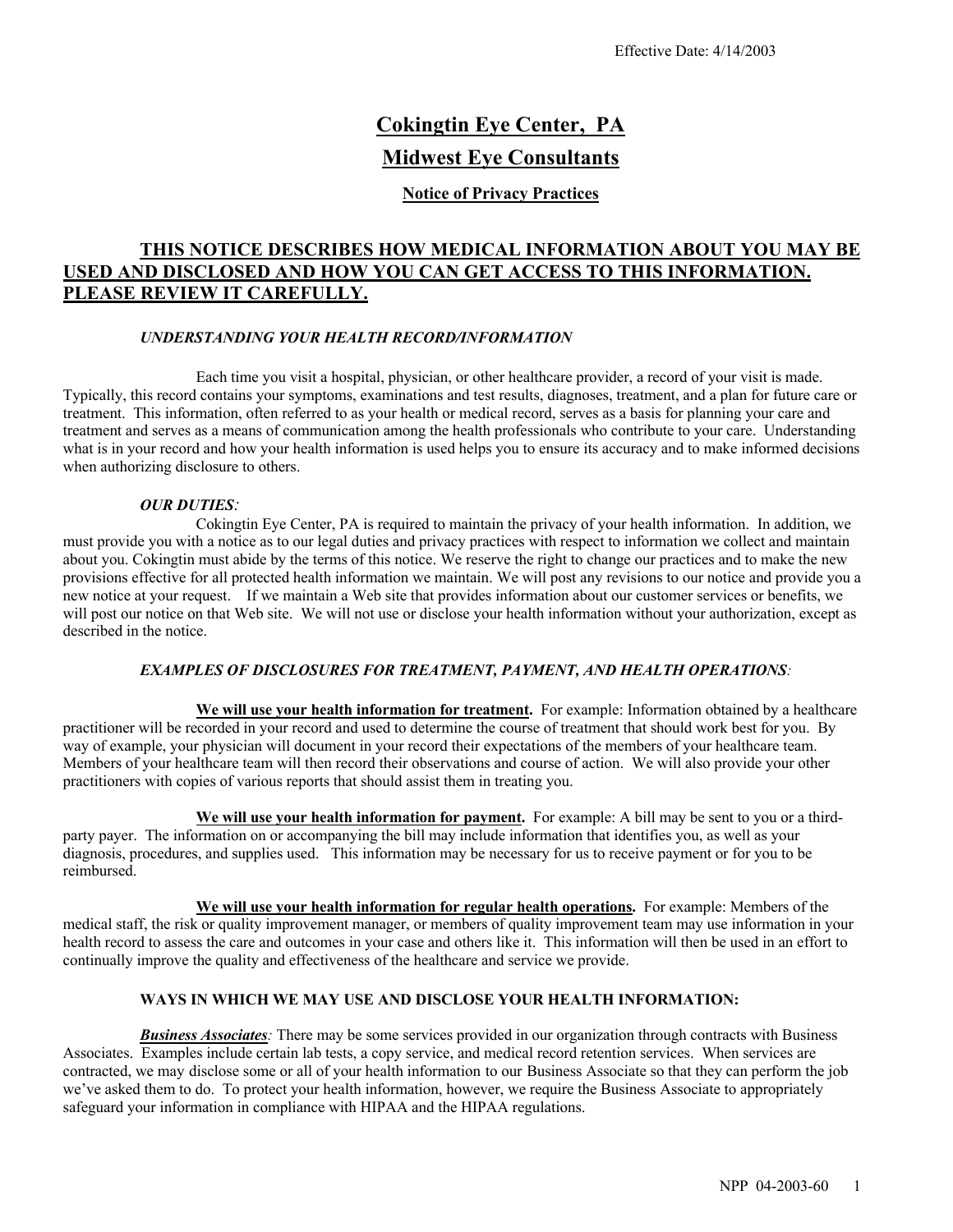*Appointment and Patient Recall Reminders:* We may ask that you sign in writing at the receptionists' desk a "sign in" log on the day of your appointment with the practice. We may use and disclose medical information to contact you as a reminder that you have an appointment for medical care with the practice or that you are due to receive periodic care from the practice.

*Notification:* We may use or disclose information to notify or assist in notifying a family member, personal representative, or another person responsible for your care, your location and general condition.

*Communication with family:* Health professionals, using their best judgement, may disclose to a family member, other relatives, close personal friends or any other person you identify, health information relevant to that person's involvement in your care or payment related to your care.

*Research:* Under certain circumstances, we may use and disclose medical information about you for research purposes regarding medications, efficiency of treatment protocols and the like. All research projects are subject to an approval process, which evaluates a proposed research project and its use of medical information. Before we use or disclose medical information for research, the project will have been approved through this research approval process. We will obtain an Authorization form from you before using or disclosing your individually identifiable health information unless the authorization requirement has been waived. If possible, we will make the information non-identifiable to a specific patient. If the information has been sufficiently de-identified, an authorization for the use or disclosure is not required.

*Coroners and funeral directors: We* may disclose health information to a coroner to help determine the cause of death or to identify the deceased. We may disclose health information to funeral directors consistent with applicable law to carry out their duties.

*Organ procurement organizations: Consistent* with applicable law, we may disclose health information to organ procurement organizations or other entities engaged in the procurement, banking, or transplantation of organs for the purpose of tissue donation and transplant.

*Marketing*<sub>*:*</sub> We may contact you to provide appointment reminders or information about treatment alternatives or other health-related benefits and services that may be of interest to you.

*Required by Law: We* will disclose medical information about you when required to do so by federal, state or local law.

*Workers compensation: We* may disclose health information to the extent authorized by and to the extent necessary to comply with laws relating to workers compensation or other similar programs established by law.

*Correctional institution: Should* you be an inmate of a correctional institution, we may disclose to the institution or agents thereof health information necessary for your health and the health and safety of other individuals. An inmate does not have the right to the Notice of Privacy Practices.

*Investigation and Government Activities: We* may disclose medical information to a local, state or federal agency for activities authorized by law. These oversight activities include, for example, audits, investigations, inspections and licensure. These activities are necessary for the payer, the government and other regulatory agencies to monitor the health care system, government programs and compliance with civil rights laws.

*Lawsuits and Disputes:* If you are involved in a lawsuit or dispute, we may disclose medical information about you in response to a court or administrative order. This is particularly true if you make your health an issue. We may also disclose medical information about you in response to subpoena, discovery, request, or other lawful process by someone else involved in the dispute. We shall attempt in these cases to tell you about the request so that you may obtain an order protecting the information requested if you so desire. We may also use such information to defend ourselves or any member of our practice in any actual or threatened action.

*Law enforcement:* We may release medical information if asked to do so by a law enforcement official:

- In response to a court order, subpoena, warrant, summons or similar process
- To identify or locate a suspect, fugitive, material witness or missing person

• About the victim of a crime if, under certain limited circumstances, we are unable to obtain the person's

agreement

- About a death we believe may be the result of criminal conduct
- About criminal conduct of the Practice; and

In emergency circumstances to report a crime: the location of the crime or victims or the identity, description or location of the person who committed the crime.

## **CHANGES IN THIS NOTICE**

We reserve the right to change this notice at any time. We reserve the right to make the revised or changed notice effective for medical information we already have about you as well as any information we may receive from you in the future.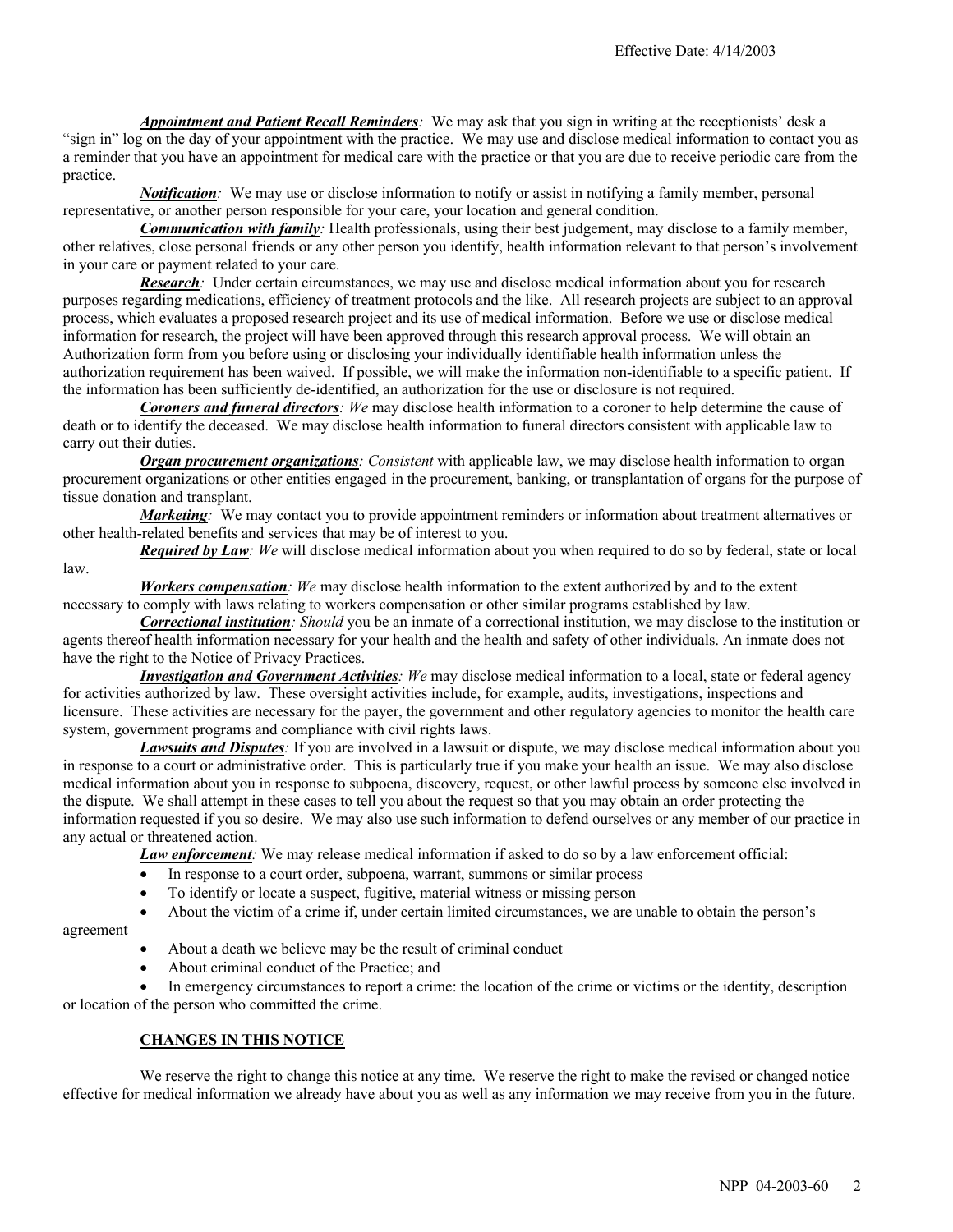We will post a copy of the current notice in the practice. The notice will contain on the first page, top right- hand corner, the date of last revision and effective date. In addition, each time you visit the practice for treatment or health care services you may request a copy of the current notice in effect.

## **COMPLAINTS**

If you believe your privacy rights have been violated, you may file a complaint with the practice or the Secretary of the Department of Health and Human Services. To file a complaint with the practice, contact the Administrator, who will direct you on how to file an office complaint. All complaints shall be investigated, without repercussion to you.

The Administrator can be reached at this number 913-491-3737. **You will not be penalized for filing a complaint.**

#### *OTHER USES OF MEDICAL INFORMATION*

Other uses and disclosures of medical information not covered by this notice or the laws that apply to us will be made only with your written authorization, unless those uses can be reasonably inferred from the intended uses above. If you have provided us with your authorization to use or disclose medical information about you, you may revoke that authorization, in writing, at any time. If you revoke your authorization, we will no longer use or disclose medical information about you for the reasons covered by your written authorization. You understand that we are unable to take back any disclosures we have already made with your authorization, and that we are required to retain our records of the care that we provided to you.

# **PATIENT RIGHTS**

#### THIS SECTION DESCRIBES YOUR RIGHTS AND THE OBLIGATIONS OF THIS PRACTICE REGARDING THE USE AND DISCLOSURE OF YOUR MEDICAL INFORMATION

You have the following rights regarding medical information we maintain about you:

• *Right to Inspect and Copy.* You have the right to inspect and copy medical information that may be used to make decisions about your care. This includes your own medical and billing records, but does not include psychotherapy notes.

To inspect and copy your medical record, you must submit your request in writing to our Compliance Officer. Ask the front desk person for the name of the Compliance Officer. If you request a copy of the information, we may charge a fee for the costs of copying, mailing or other supplies (tapes, disks, etc.) associated with your request.

We may deny your request to inspect and copy in certain very limited circumstances. If you are denied access to medical information, you may request that our Compliance Committee review the denial. Another licensed health care professional chosen by the practice will review your request and the denial. The person conducting the review will not be the person who denied your request. We will comply with the outcome and recommendations from that review.

• *Right to Amend.* If you feel that the medical information we have about you in your record is incorrect or incomplete, then you may ask us to amend the information, following the procedure below. You have the right to request an amendment for as long as the practice maintains your medical record.

To request an amendment, your request must be submitted in writing, along with your intended amendment and a reason that supports your request to amend. The amendment must be dated and signed by you and notarized.

We may deny your request for an amendment if it is not in writing or does not include a reason to support the request. In addition, we may deny your request if you ask us to amend information that:

Was not created by us, unless the person or entity that created the information is no longer available to make the amendment

Is not part of the medical information kept by or for the practice